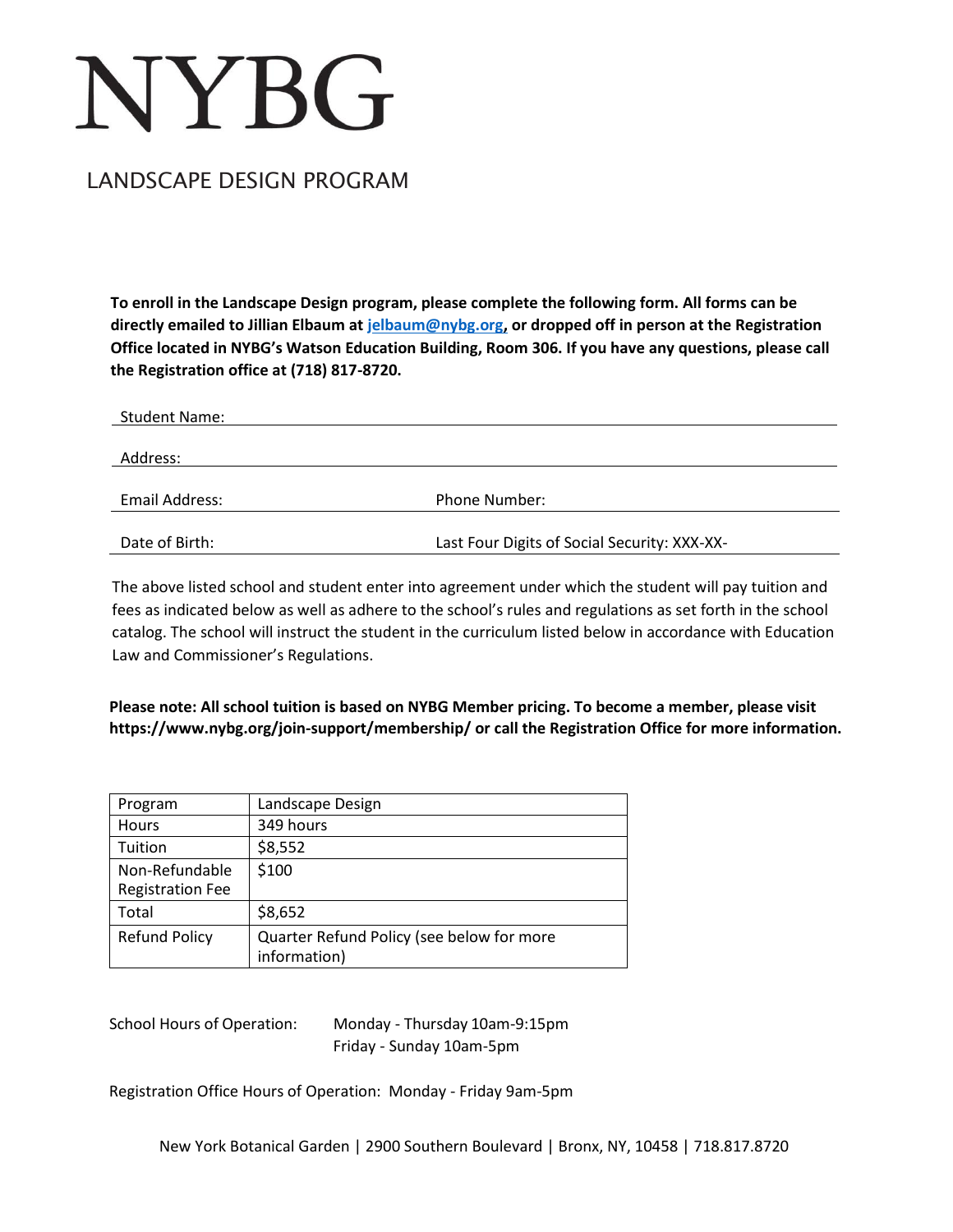Schedule: Students will enroll in at least one section of each class per quarter in a sequence similar to the one outlined below.

| Quarter                 | Course        | <b>Class Title</b>                                         | Day of the                   | Time of                                   | <b>Hours</b>                            | <b>Hours</b>            | <b>Total</b> | Course |
|-------------------------|---------------|------------------------------------------------------------|------------------------------|-------------------------------------------|-----------------------------------------|-------------------------|--------------|--------|
|                         | Code          |                                                            | Week                         | Day                                       | Per                                     | Per                     | Course       | Cost   |
|                         |               |                                                            |                              |                                           | Day                                     | Week                    | Hours*       |        |
| <b>TAKEN</b>            | LAN301        | Landscape Design                                           | 9 Thursdays                  | 10am-1pm                                  | 3                                       | 3                       | $24*$        | \$595  |
|                         |               | History                                                    |                              |                                           |                                         |                         |              |        |
| <b>TAKEN</b>            | LAN311        | Graphics 1                                                 | 8 Wednesdays                 | 10am-1pm                                  | 3                                       | 3                       | 24           | \$595  |
| $\mathbf{1}$            | LAN411        | Graphics 2                                                 | 8 Tuesdays                   | 10am-1pm                                  | 3                                       | 3                       | 24           | \$595  |
| $\mathbf{1}$            | LAN401        | Landscape Design<br>1: Site Analysis &<br>Schematic Design | 8 Thursdays                  | 10am-1pm                                  | 3                                       | 3                       | 24           | \$575  |
| $\mathbf{1}$            | LAN402        | Landscape Design<br>2: Design<br>Development               | 8 Wednesdays                 | 6:15-9:15pm                               | $\overline{3}$                          | $\overline{3}$          | 24           | \$575  |
| $\mathbf{1}$            | <b>LAN422</b> | Site Materials and<br>Details                              | 8 Mondays                    | 10am-1pm                                  | 3                                       | 3                       | 24           | \$575  |
| $\overline{2}$          | <b>HRT334</b> | Landscape Plants:<br>Spring Trees and<br>Shrubs            | 7 Wednesdays                 | 10am-1pm                                  | $\overline{3}$                          | $\overline{3}$          | $12*$        | \$295  |
| $\overline{2}$          | <b>LAN340</b> | Landscape<br>Measurement                                   | 4 Sundays                    | 1:30-4:30pm                               | 3                                       | $\overline{3}$          | 12           | \$295  |
| $\overline{2}$          | <b>HRT358</b> | Plants for<br>Landscaping                                  | 6 Tuesdays                   | 10am-<br>12:40pm                          | 2.67                                    | 2.67                    | 24           | \$395  |
| $\overline{3}$          | <b>LAN425</b> | Drainage                                                   | 2 Wednesdays<br>& 1 Saturday | 3-6pm<br>(Wed) &<br>10am-<br>4:30pm (Sat) | $\overline{3}$<br>(Mon)<br>& 6<br>(Sat) | 9                       | 12           | \$295  |
| 3                       | LAN403        | Landscape Design<br>3: Planting Design                     | 8 Wednesdays                 | 10am-1pm                                  | 3                                       | 3                       | 24           | \$575  |
| 3                       | LAN417        | Graphics 3                                                 | 8 Fridays                    | 10am-1pm                                  | 3                                       | 3                       | 24           | \$595  |
| 4                       | <b>HRT331</b> | Landscape Plants:<br>Fall Trees and<br>Shrubs              | 7 Wednesdays                 | 4:30-6:30pm                               | $\overline{3}$                          | 3                       | $12*$        | \$295  |
| $\overline{4}$          | <b>LAN485</b> | Professional<br>Practice for<br>Landscape<br>Designers     | 4 Thursdays                  | 10am-1pm                                  | 3                                       | 3                       | $15*$        | \$295  |
| $\overline{\mathbf{4}}$ | <b>LAN380</b> | Estimating                                                 | 4 Mondays                    | 10am-1pm                                  | $\overline{3}$                          | 3                       | $9*$         | \$219  |
| 4                       | LAN421        | Grading                                                    | 8 Fridays                    | 10am-1pm                                  | 3                                       | 3                       | 24           | \$575  |
| 5                       | <b>LAN520</b> | Landscape Design<br>4: Design and<br>Construction          | 11 Thursdays                 | 6:15-9:15pm                               | 3                                       | 3                       | 33           | \$829  |
| 5                       | <b>LAN555</b> | Portfolio and<br><b>Presentation Skills</b>                | 5 Tuesdays                   | 6:15-9:15pm                               | $\overline{3}$                          | $\overline{\mathbf{3}}$ | 15           | \$379  |

\*Course hours don't include exam hours

New York Botanical Garden | 2900 Southern Boulevard | Bronx, NY, 10458 | 718.817.8720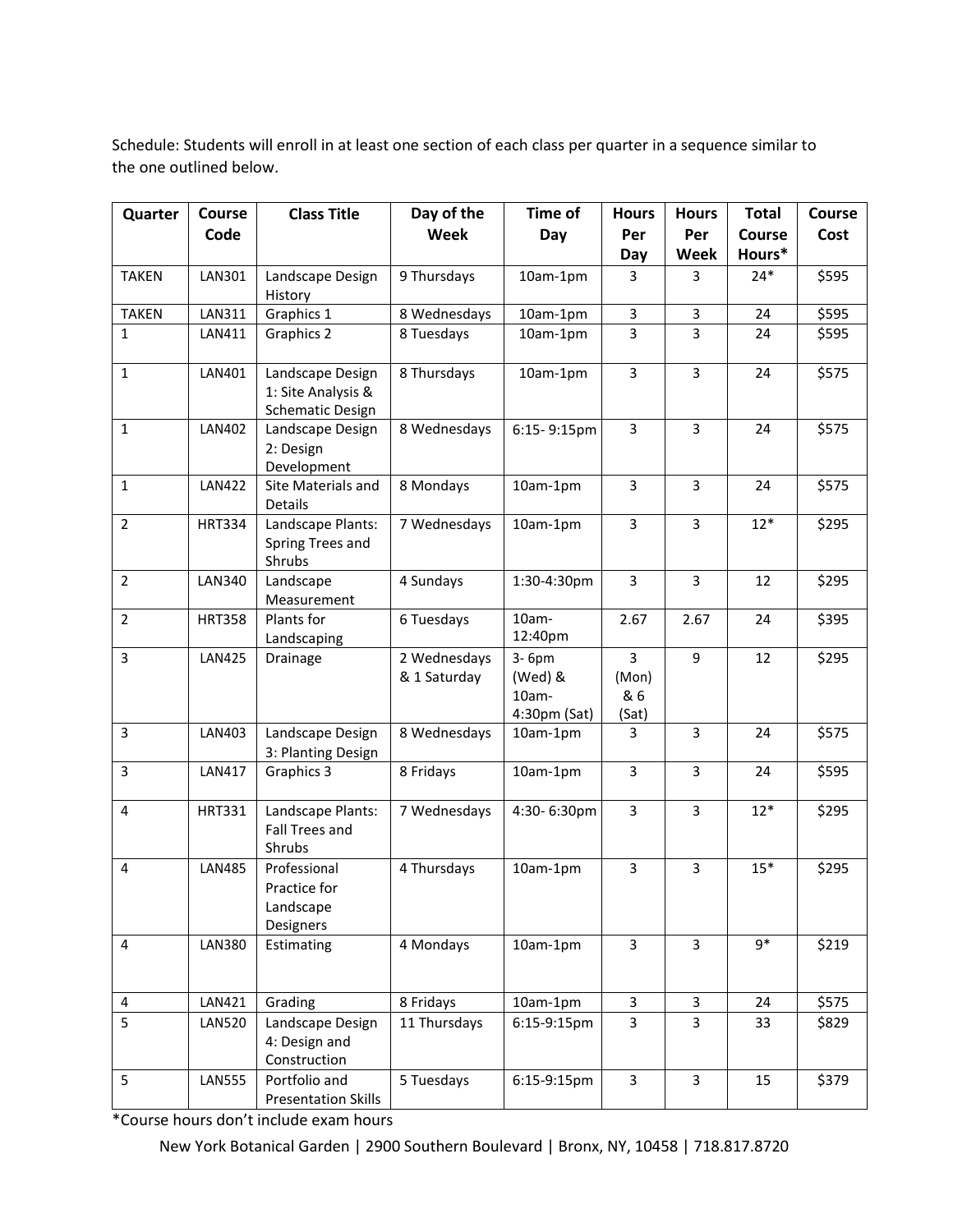Start Date

#### Expected Graduation Date

### Method of Payment:

Payment is on a class-by-class basis, and is due at the time of registration for each individual class, until the balance for the full tuition is paid.

# Refund Policy

A. A student who cancels within 7 days of signing the enrollment agreement receives all monies returned with the exception of the non-refundable registration fee.

# B. Thereafter, a student will be liable for all of the following:

- 1. the non-refundable registration fee
- 2. the cost of any textbook or supplies accepted
- 3. tuition liability as of the student's last date of physical attendance

Because students pay tuition on a class-by-class basis, tuition liability is based on the cost of each individual class. Total tuition liability is limited to the quarter during which the student withdrew or was terminated and any previous quarters completed.

The charts below indicate how much a refund would be in the event that a student had to withdraw or cancel their enrollment of particular courses during the program.

#### First Quarter

|                          | Prior to or | During the | During the | During the  | After the |
|--------------------------|-------------|------------|------------|-------------|-----------|
|                          | during the  | second     | third week | fourth week | fourth    |
|                          | first week  | week       |            |             | week      |
| Landscape Design History | \$595       | \$446.25   | \$297.50   | \$14875     | \$0       |
|                          |             |            |            |             |           |

#### Subsequent Quarters

|                                              | During the | During the  | During the | After the  |
|----------------------------------------------|------------|-------------|------------|------------|
|                                              | first week | second week | third week | third week |
| Graphics 1                                   | \$446.25   | \$297.50    | \$148.75   | \$0        |
| Plants for Landscaping                       | \$296.25   | \$197.50    | \$98.75    | \$0        |
| Graphics 2                                   | \$446.25   | \$297.50    | \$148.75   | \$0        |
| Landscape Design 1                           | \$431.25   | \$287.50    | \$143.75   | \$0        |
| Landscape Measurement                        | \$221.25   | \$147.50    | \$73.75    | \$0        |
| Landscape Design 2: Design<br>Development    | \$431.25   | \$287.5     | \$143.75   | \$0        |
| <b>Site Materials and Details</b>            | \$431.25   | \$287.5     | \$143.75   | \$0        |
| Landscape Plants: Spring Trees and<br>Shrubs | \$221.25   | \$147.50    | \$73.75    | \$0        |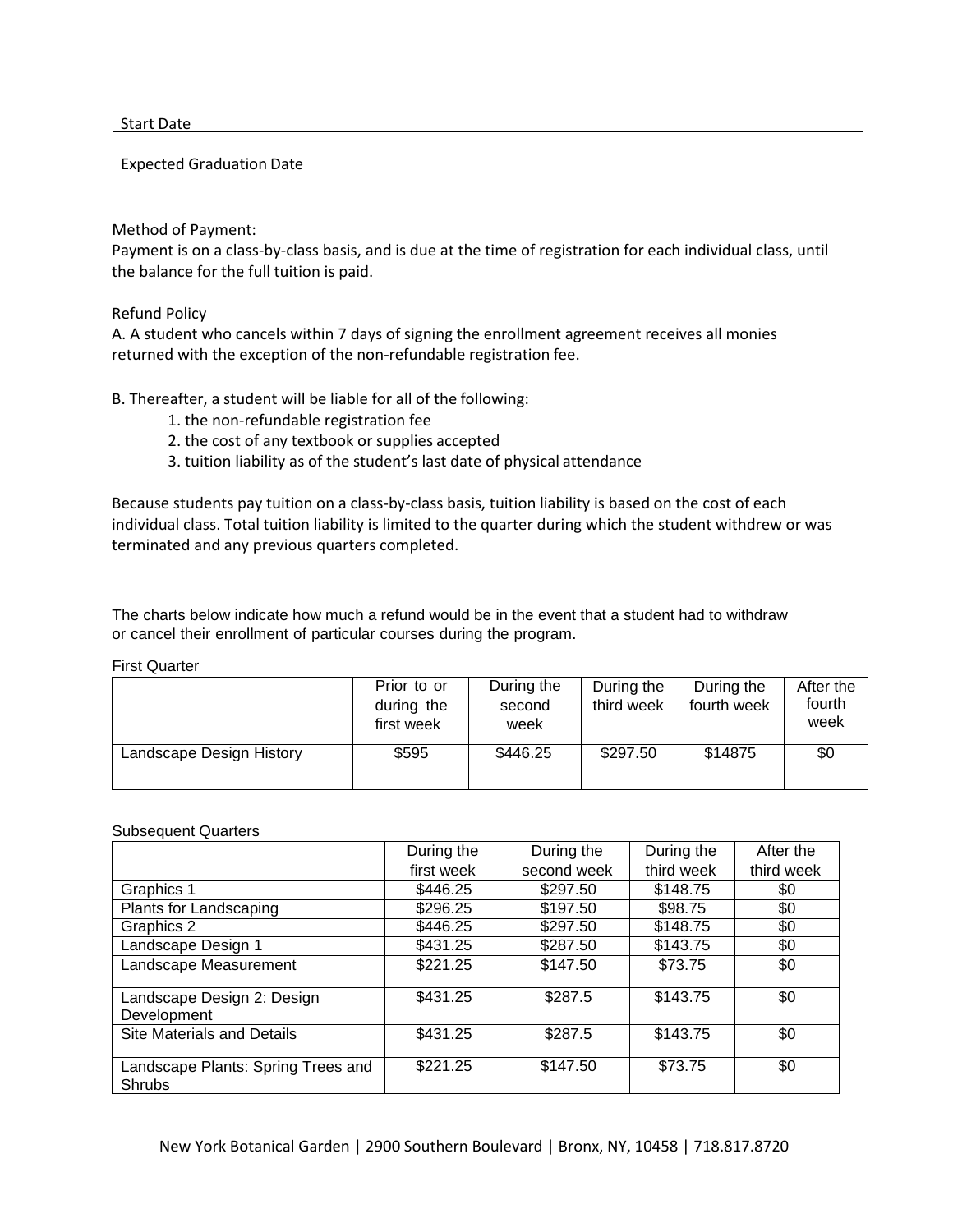| Graphics 3                                                  | \$446.25 | \$297.50 | \$148.75 | \$0 |
|-------------------------------------------------------------|----------|----------|----------|-----|
| Landscape Design 3: Planting                                | \$431.25 | \$287.5  | \$143.75 | \$0 |
| Design<br>Landscape Plants: Fall Trees and<br><b>Shrubs</b> | \$221.25 | \$147.50 | \$73.75  | \$0 |
| Grading                                                     | \$431.25 | \$287.5  | \$143.75 | \$0 |
| Estimating                                                  | \$164.25 | \$109.50 | \$54.75  | \$0 |
| Professional Practice for Landscape<br>Designers            | \$221.25 | \$147.50 | \$73.75  | \$0 |
| Landscape Design 4: Design and<br>Construction              | \$621.75 | \$414.50 | \$207.25 | \$0 |
| Drainage                                                    | \$221.25 | \$147.50 | \$73.75  | \$0 |
| Portfolio and Presentation Skills                           | \$284.25 | \$189.50 | \$94.75  | \$0 |

Although placement assistance is available, the school cannot guarantee a job to any student or graduate.

By my signature, I agree to the conditions of this agreement. I also verify that I have read and received a copy of the agreement and the school catalog.

Student Signature

The agent who enrolled me was:

Jillian Elbaum

Jillian Elbaum Date

Agent Signature

I have received a copy of the Student Disclosure Material.

Student Signature Date

New York Botanical Garden | 2900 Southern Boulevard | Bronx, NY, 10458 | 718.817.8720

Date

Name Cert #

2141-3728